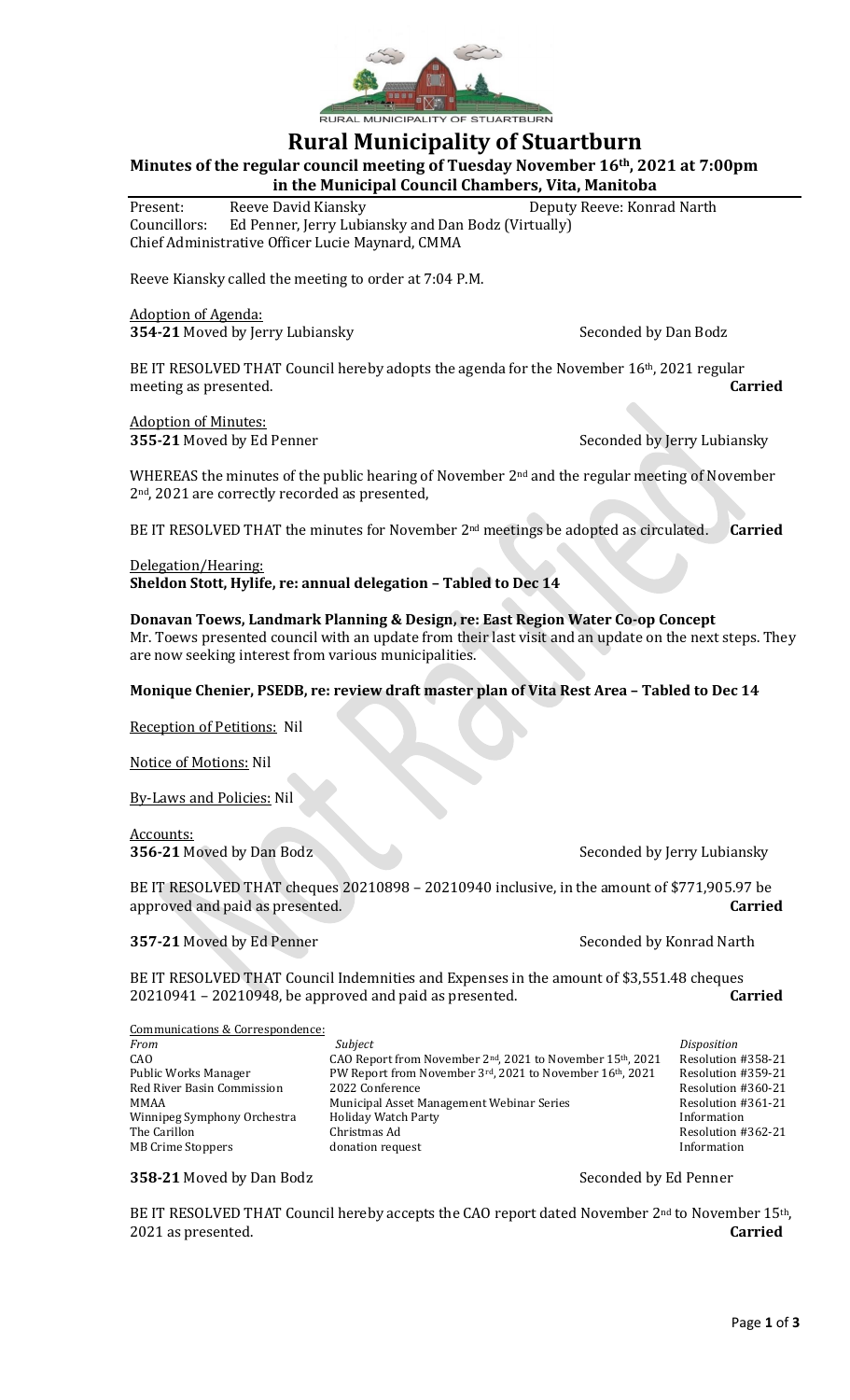**359-21** Moved by Konrad Narth Seconded by Ed Penner

BE IT RESOLVED THAT Council hereby accepts the Public Works Manager's report dated November 3rd to November 16th, 2021 as presented. **Carried**

**360-21** Moved by Jerry Lubiansky Seconded by David Kiansky

BE IT RESOLVED THAT Council hereby authorizes Councillor Penner to attend the Red River Basin Commission January 11th to 13th, 2022 Virtually and/or in person in Grand Forks, ND with related expenses to be paid by the RM. **Carried**

**361-21** Moved by Ed Penner Seconded by Jerry Lubiansky

BE IT RESOLVED THAT Council hereby authorizes the CAO to take the Municipal Asset Management Webinar Series with related costs to be paid by the RM. **Carried**

**362-21** Moved by Jerry Lubiansky Seconded by Konrad Narth

BE IT RESOLVED THAT Council place a Christmas Greeting Ad in *The Carillon* at a cost of \$214.50 plus taxes,

BE IT FURTHER RESOLVED THAT Council approve placing a Christmas Greeting Ad in *The Dawson Dispatch*. **Carried**

Reports/Minutes from Committees: **363-21** Moved by Dan Bodz Seconded by Ed Penner

BE IT RESOLVED THAT Council accepts the reports/minutes from the following committees:

- PS Economic Development & Tourism Manager Report for October 2021
- PSEDB Meeting Minutes of September 28th, 2021
- SRRWD Meeting of September 21st, 2021
- SRRWD Sub-District 2 meetings of September 8 & 13th, 2021

**364-21** Moved by Ed Penner Seconded by Jerry Lubiansky

BE IT RESOLVED THAT Council hereby authorizes the CAO to enter into an agreement with OptionPay (a merchant focused credit card acceptance solution). **Carried**

**365-21** Moved by Dan Bodz Seconded by Konrad Narth

BE IT RESOLVED THAT Council hereby hires Pier Solutions to provide Project Management Services for the Prawda Bridge Replacement project as per their 2021 hourly rates. **Carried**

Unfinished Business: **366-21** Moved by Konrad Narth Seconded by Jerry Lubiansky

BE IT RESOLVED THAT Council hereby authorizes the Public Works Manager to purchase truck tires from Les' Repair Shop in the amount of \$1202.40 plus taxes and environmental fees. **Carried**

**Carried**